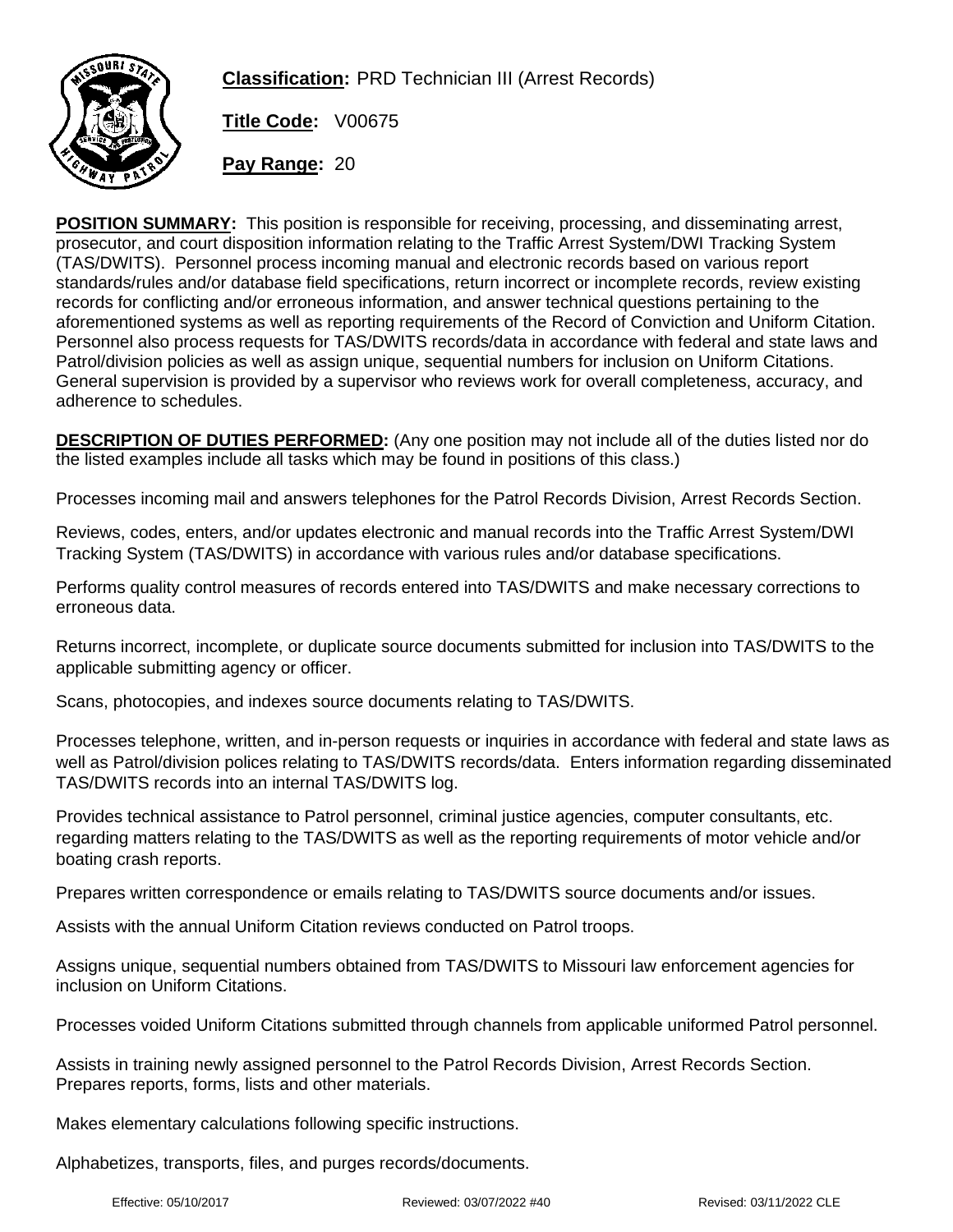Operates standard office equipment (e.g. personal computer, printer, copier, calculator, telephone, typewriter, document scanner, etc.)

Performs other related work as assigned.

**REQUIRED KNOWLEDGE, SKILLS, AND ABILITIES:** Knowledge of computer terminal and ability to operate as related to record entry and message routing.

Thorough knowledge of record entry, codes, and quality control policies, standards, processes and procedures, and database field specifications relating to TAS/DWITS

Thorough knowledge of the Missouri Sunshine Law as well as state and federal laws and Patrol/division policies relating to the dissemination of arrest records.

Thorough knowledge of the Record of Conviction and Uniform Citation form reporting requirements.

Thorough knowledge of Patrol policies and procedures relating to arrest reports, systems, and procedures.

Thorough knowledge of state laws and regulations relating to the reporting of records to the TAS/DWITS.

Thorough knowledge of the Missouri Uniform Law Enforcement System (MULES) and Department of Revenue vehicle and driver record systems as it applies to the Arrest Records Section.

Thorough knowledge of computer systems as well as the workflow of documents/data in relation to the TAS/DWITS.

Knowledge of various forms of computer software (Excel, Outlook, Lotus, Word, etc.).

Ability to proofread and edit computer entries.

Ability to sit in front of a computer terminal and perform work related tasks for extended periods of time.

Ability to alphabetize, transport, file, and purge records/documents.

Ability to work independently as well as follow oral and written instruction.

Ability to exercise judgment and discretion and make decisions in accordance with laws, policies and regulations.

Ability to multi-task and prioritize assignments.

Possess basic grammar and arithmetic skills.

Ability to establish and maintain records and files (both electronic and hardcopy).

Ability to work under pressure.

Ability to compile and interpret statistical information.

Ability to demonstrate work techniques in the training of other employees.

Ability to perform work-related travel as needed.

Ability to operate basic office equipment as detailed in the description of duties.